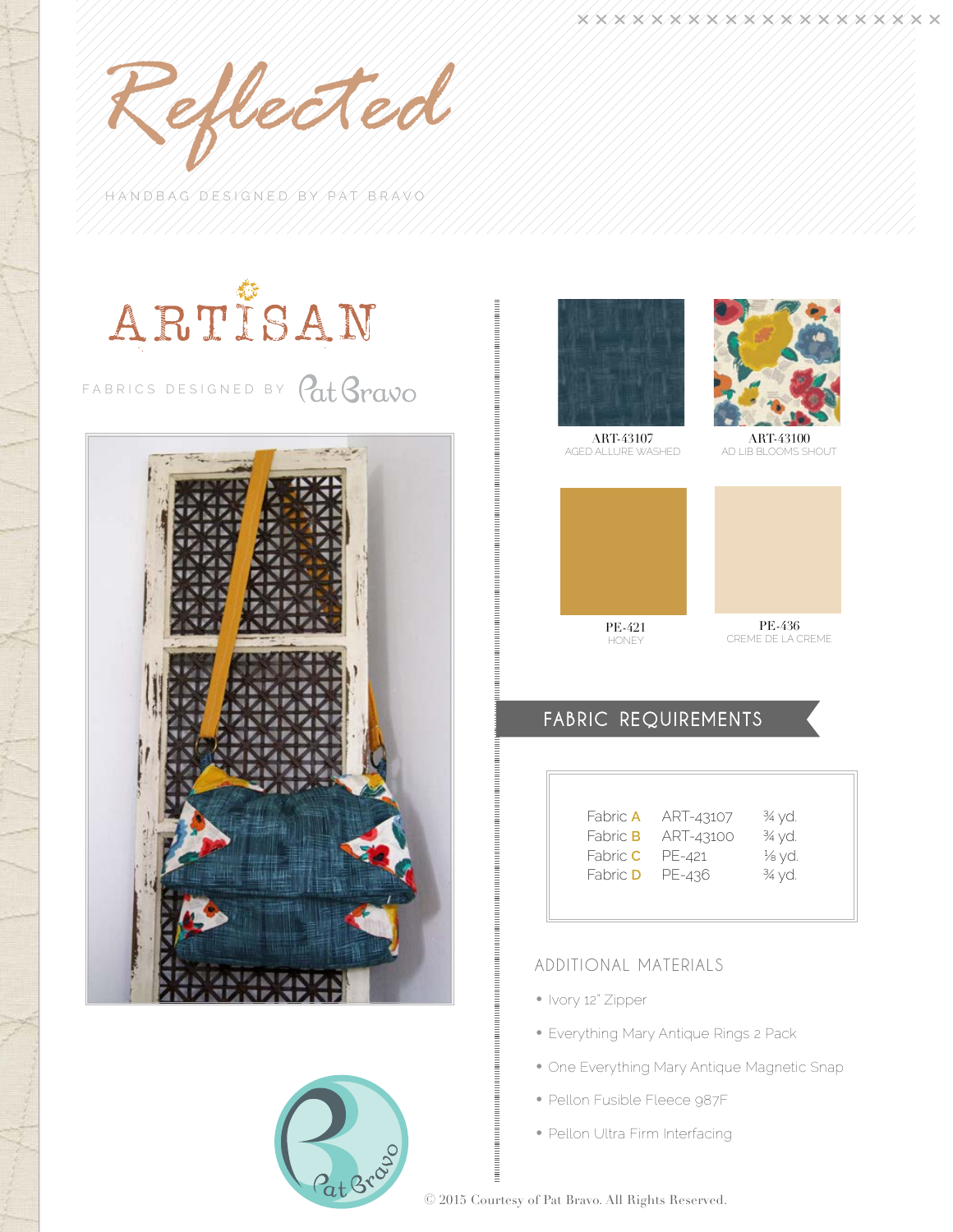# Cutting directions

- Two (2) 15" x 20" rectangles from Fabric **A,D,** and **Fusible Fleece** (body of bag pieces)
- • Four (4) 2" x 15" strips from Fabric **A,D,** and **Fusible Fleece** (zipper pieces and bottom of bag pieces)
- • Two (2) 1 1/2" x 4" strips from Fabric **A** (zipper tabs)
- • Four (4) 2" x 4 1/2" strips from Fabric **A**: -Two (2) **Fusible Fleece** (strap loops)
- Thirty Two- (32) Triangle templates from Fabric **B**
- • One (1) 3" x 42" strip from Fabric **C** (strap)
- One (1) 1<sup>'</sup> x 42<sup>'</sup> strip from **Ultra Firm Interfacing** (strap)

## Exterior of Bag

**CONSTRUCTION** 

*Sew all rights sides together with* ½"*seam allowance.*

## Assembling the Triangles:

- Place two triangles from Fabric **B** right side together and sew two sides leaving the bottom of the triangle unsewn.
- Flip triangle right side out and press. Repeat this process until you create 16 triangles.



DIAGRAM 1

- Fuse fusible to both 15" x 20" rectangles from Fabric **A**, all 2" x 15" strips from Fabric **A** and two 2" x 4 1/2" strips from Fabric **A**.
- Place eight triangles on one 15" x 20" rectangle from Fabric **A** following Diagram 2. Leave a 1/2" seam allowance at the top and bottom of your piece.
- Triangles will overlap slightly. Pin in place and sew down triangles at a 1/4". (Diagram 2)
- Repeat the same process with the other eight triangles and 15" x 20" rectangle from Fabric **A**.



DIAGRAM 2

## Attaching Magnetic Clasp:

Note: The magnet clasp has two main components, a male side & a female side. The clasp also comes with a backing washer for each component. When you purchase a magnet clasp, you will receive 4 total little metal pieces.

- Take one of your 15" x 20" rectangles that you created in Diagram 2. This will be referred to as the front of your bag.
- Find the center of one of your 15" x 20" rectangles. On the wrong side of the fabric measure down 2 1/2" from the center.



2 ½" Down

DIAGRAM 3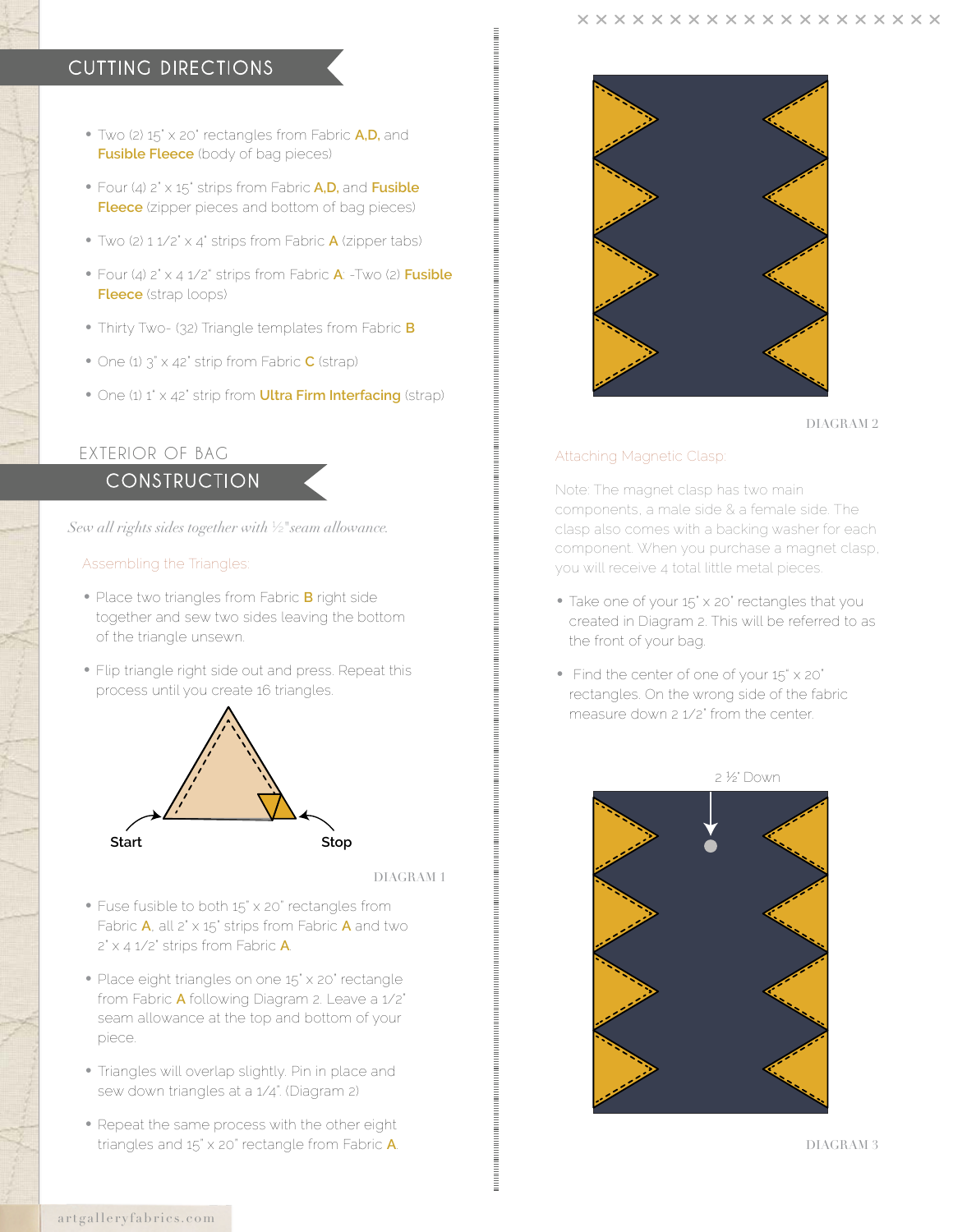• This is the piece you will be attaching the male side of your magnetic clasp. Place a washer on the wrong side of the fabric on your 2 1/2" mark. Mark with a pencil two lines, from top and bottom tracing inside the rectangles on the washer. Remove the washer and make two slits on those marks using a small pair of sharp scissors.



DIAGRAM 4

• Place the arms of the male magnetic clasp through the slits from the right side of the 15" x 20" rectangle from Fabric **A**.



DIAGRAM 5

• Put the washer over the arms from the fusible side. Using pliers, fold each arm of the clasp out and down in opposite directions around the washer. Make the arms as flat as a possible.



magnetic clasp (male)

DIAGRAM 6

• On the wrong side of the 15" x 20" rectangle from Fabric **B**, the piece you placed your male side of your magnetic clasp,measure 10" up from the bottom middle of the piece. Apply the female side of your clasp here repeating the same process used to attach the male side of your clasp. (Diagram 7)



- DIAGRAM 7
- Next sew 2' x 15' strips from Fabric **A** with fusible on them to the bottom back and front of your bag.
- Repeat same process with lining sewing  $2' \times 15'$ strips from Fabric **D** without fusible to the bottom back and front of the lining pieces.

## Creating and Attaching the Loop Straps

- Now it's time to make your loop straps. Take your 2" x 4 1/2" strips cut in Fabric **A**, you should have four in total and two should have fusible on them. Take one piece with and without fusible and sew both 4 1/2" sides with right sides together. (Diagram 8.1)
- Attach a safety pin to one end of your strap and turn right side of the fabric through. Press flat. (Diagram 8.2)

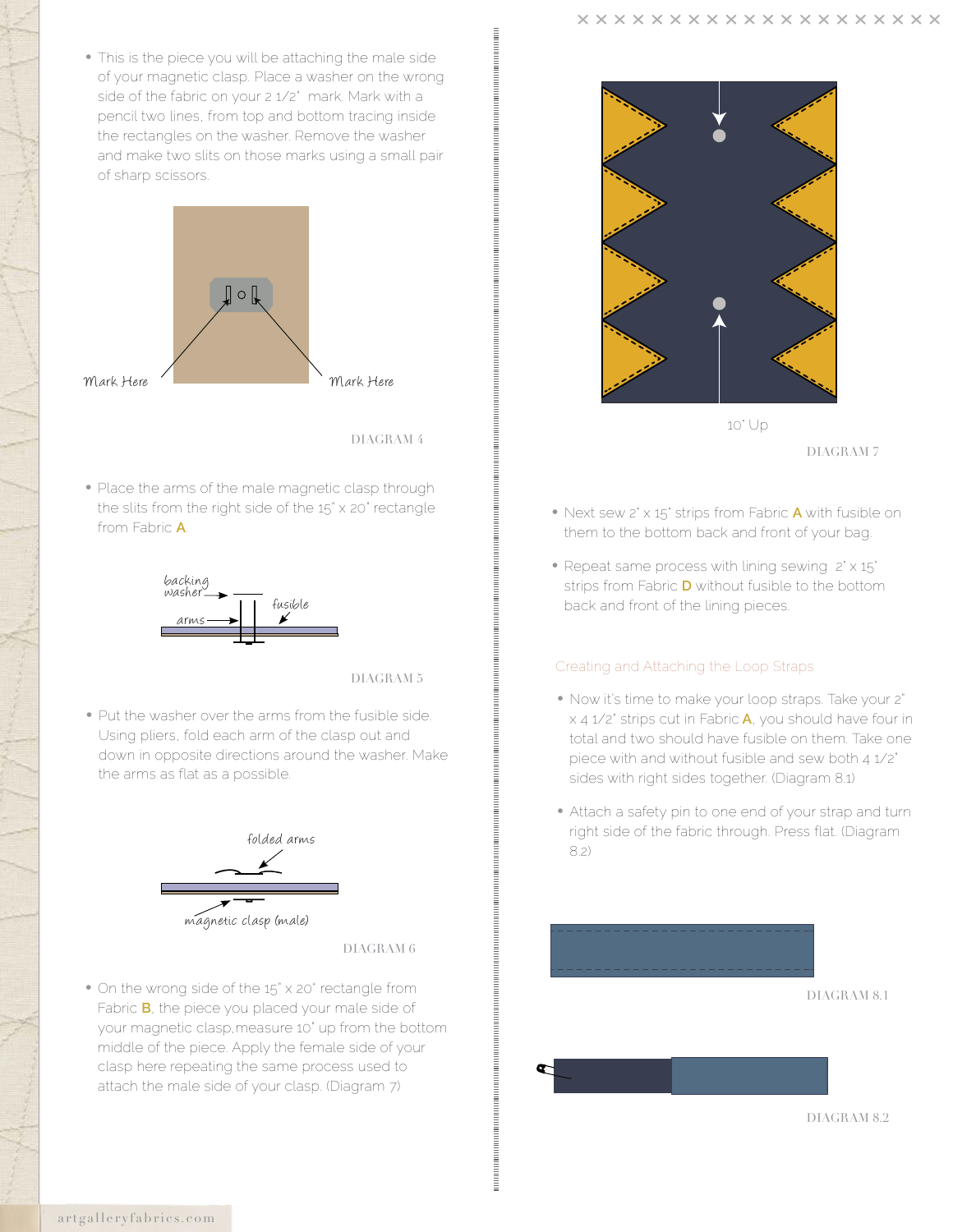- Take your front and back bag and place them right side together. Measure 9 1/4" down from the top of your bag.
- Fold loop straps in half threading through a Everything Mary Antique Ring and sandwich inbeween front and back bag. The loop strap should be angled facing the top magnetic clasp. Follow Diagram 9. Repeat same process to attach other loop strap. Pin in place and sew right, bottom and left sides of your bag. (Diagram 10)





#### DIAGRAM 10

• Next sew both lining pieces together leaving a small unsewn portion in the bottom of the lining to pull right side of bag through. (Diagram 11)



DIAGRAM 11

# **CONSTRUCTION** Box Corners

- We want to box the interior corners to get a really nice flat bottom on the bag; this way the tote bag will have more body.
- Take the exterior of the bag (wrong side out) and pinch apart the two layers of the purse to get a little triangle on one corner. Flatten it down a little bit and make sure the top and bottom seams are lined up. Hold it tight.
- Place the bag flat on the table. Take the acrylic ruler with the 45° angle and lay it on the corner so that the 45° line is right on the edge of the triangle corner.
- We want to do a 11/2" gusset for this bag, so draw a line 1 1/2" long (with the air-erasable marker) right across the bottom of the 45° corner.
- Stitch on top of the marked line. Trim excess fabric if desired, or leave it to add more body to the corner.
- Repeat these steps for the other tote corner and for both lining corners as well.



artgalleryfabrics.com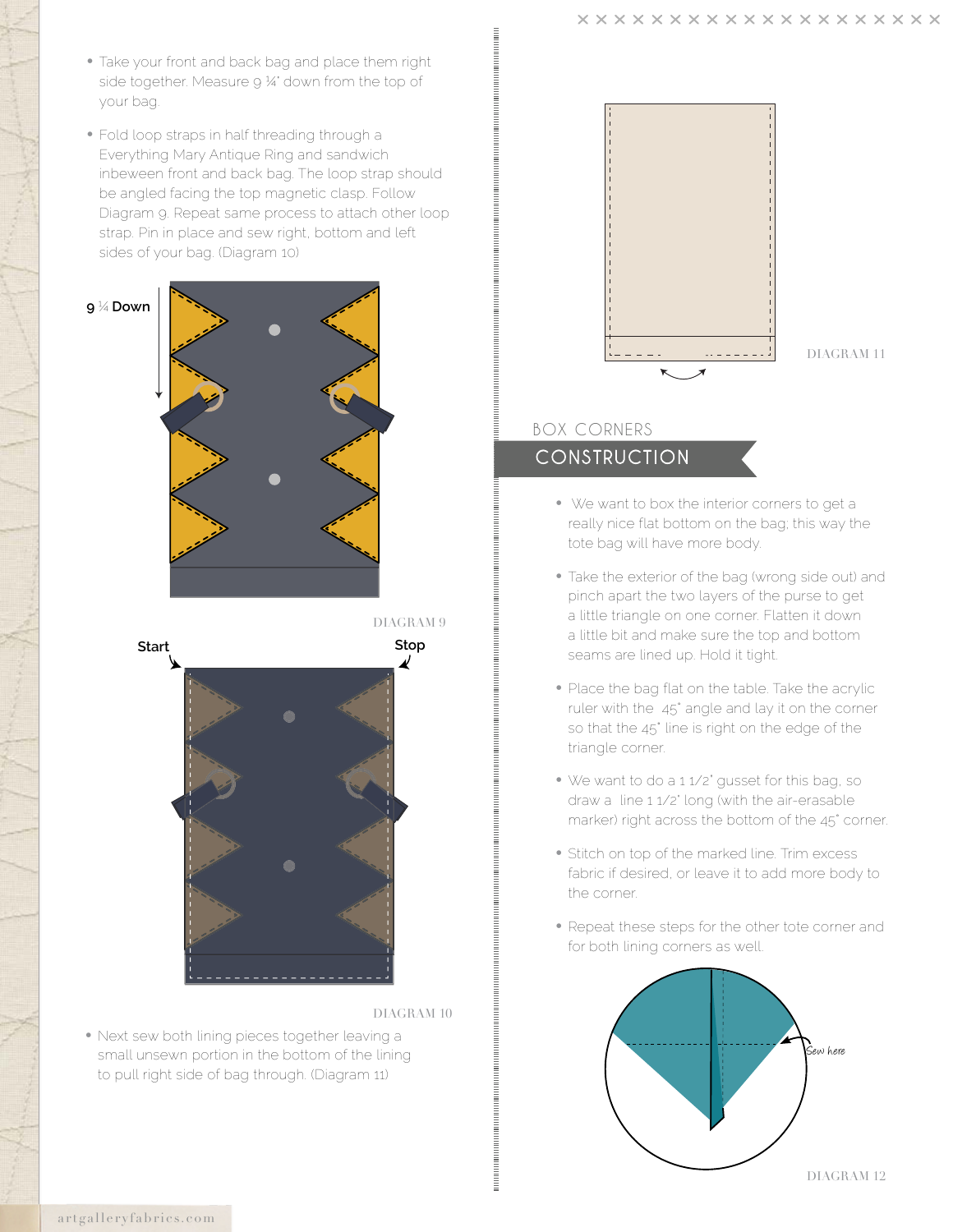## Zipper Tabs

### Insert your zipper foot-

- Take a 1 1/2' x 4' strip from Fabric **A** and sew right sides together to your zipper end. (Diagram 13.1)
- Iron open, fold other end at 1 /2', then fold in half. (Diagram 13.2)
- Topstitch zipper tab down, as close to the zipper end as possible. (Diagram 13.3)
- Repeat process with the other 11/2' x 4' strip from Fabric **A** on the other end of the zipper. You should now have a piece that looks like Diagram 13.4.



DIAGRAM 13.4

### Zipper Construction

Insert your zipper foot-

- Take one 2" x 15" strip from Fabric **A** and one strip from Fabric **D** sandwich them inbeween your 12" zipper.
- Using a zipper foot sew as close to the zipper teeth as possible.
- Sew the two pieces of fabric with right sides together with the zipper sandwiched inbetween the two pieces of fabric (Diagram 14.1 and 14.2)
- Press fabric away from zipper and topstitch the seam allowance to the lining sewing as close the edge as possible..
- Repeat process for the other side of the zipper.

| DIAGRAM 14.1 DIAGRAM 14.2 | DIAGRAM 14.3 |
|---------------------------|--------------|

## Attaching Zipper to Bag

- Take the zipper piece you created in Diagram 14.3 and place the front fabric pieces of the zipper and the lining fabric pieces of the zipper right sides together.
- Sew both short ends, Follow Diagram 15 as a guide.



DIAGRAM 15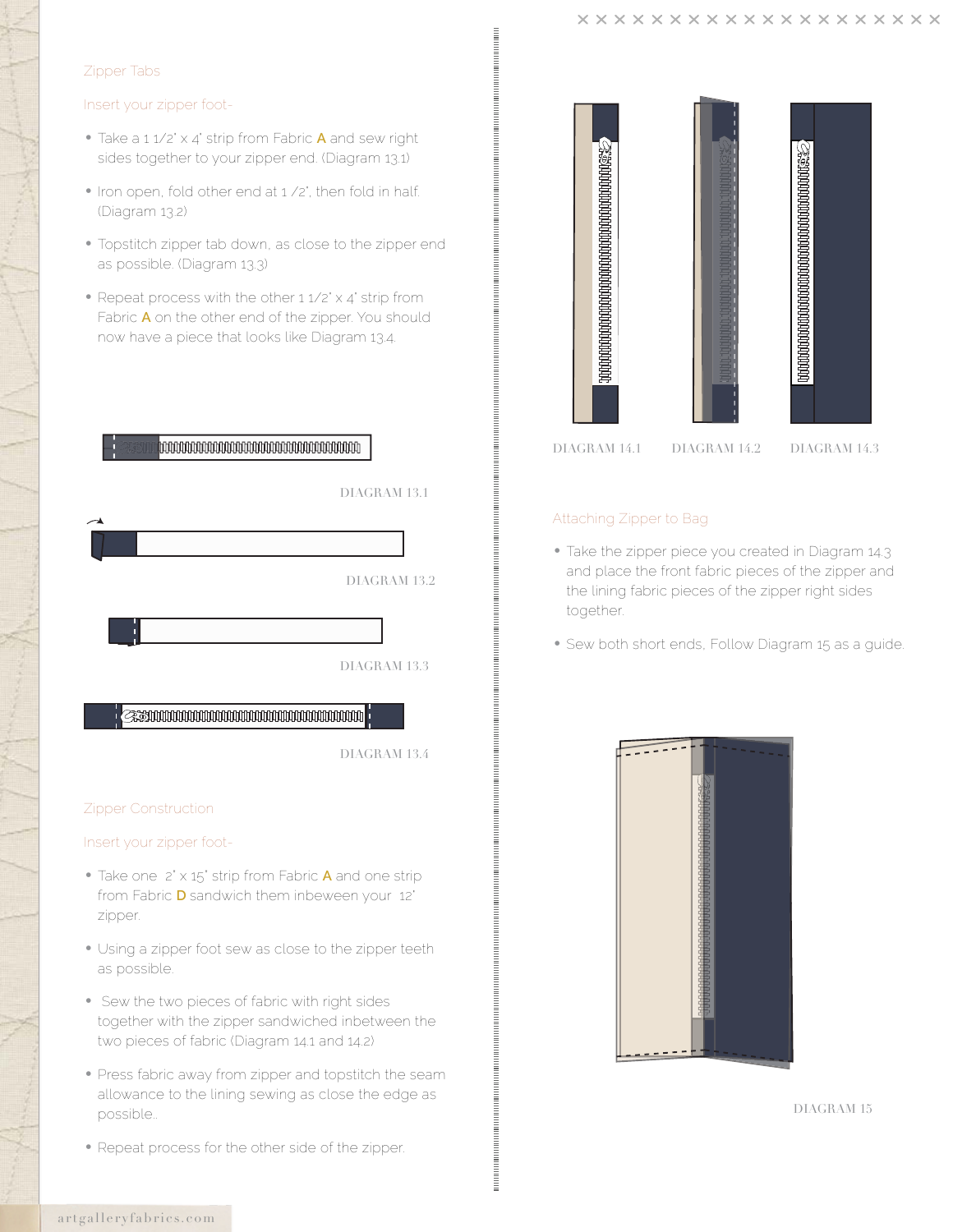- Take the exterior of your bag and place the outer fabric on your zipper piece and the top of your bag right sides together.
- Match up side seams and sew all the way around. **Important: Unzip zipper before sewing in order to pull right side of your bag through.**
- Flip exterior of bag right side out through unzipped zipper.
- Place exterior of bag inside lining so right sides are touching.
- Pin lining piece of zipper to lining of bag. Sew all the way around.
- Pull exterior of bag through the unsewn portion in the lining.
- Handstitch or machine stitch unsewn portion.
- Tuck zipper piece into bag. Topstitch all the way around the top edge of your bag, sewing as close to the edge as possible.

## Creating the Strap

- Take your 3' x 42' strip from Fabric **C** and fold one of the long ends 1/4". (Diagram 16.1)
- Fuse 1' x 42' strip of ultra firm fusible to  $3'$  x 42' strip from Fabric **C**. Place fusible 3/4" in from the other end of your long side.(Diagram 16.2)
- Fold over fabric on top of fusible, then take the side you folded in at 1/4" and fold it to the middle of your strap and zig zag stitch down the middle of your strap. (Diagram 16.3 and 16.4)
- Thread strap through one of the rings. Fold raw edge at 1/2', then another 1'. Topstitch to secure strap to bag.
- Repeat process to secure other end of strap to bag.





Fold folded edge again and zigzag stitch



To see more patterns, fabrics and lots of inspiration visit:

## patbravo.com

*NOTE: While all possible care has been taken to ensure the accuracy of this pattern, We are not responsible for printing errors or the way in which individual work varies. Please read instructions carefully before starting the construction of this quilt. If desired, wash and iron your fabrics before starting to cut.*